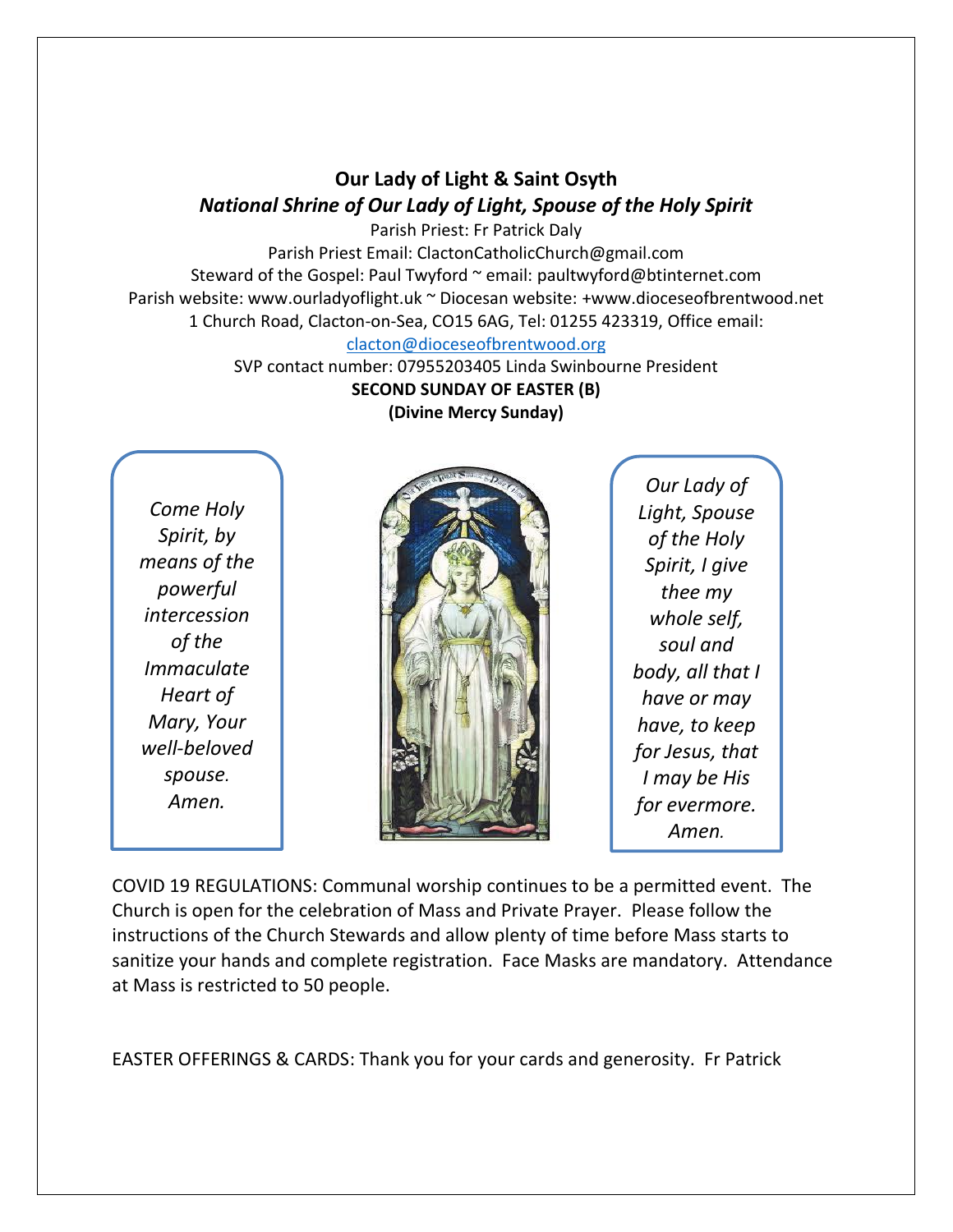GIFT-AID ENVELOPES: New Tax year boxes for collection at back of Church. If your number was 51 to 91, you will have a new number between 1 and 50. Second collection envelopes are available for those paying by standing order. They need to write their number on each envelope.

## JOHN 20: 19-31

This is the Second Sunday of Easter. It is also known as Divine Mercy Sunday. In the Gospel from John, the disciples were hiding in a locked room in fear from the Jews. Jesus came and stood among them. He said to them, "Peace be with you" and showed them His hands and His side. The disciples were full of joy. Jesus then breathed on them and said: 'Receive the Holy Spirit. For those whose sins you forgive, they are forgiven; for those whose sins you retain, they are retained'. The disciples were transformed from disciples to apostles. They were transformed from students of Jesus to representatives of Jesus. It was now their role to continue Christ's ministry on earth. Jesus breathed upon them the Holy Spirit. Through the Holy Spirit they received the power of the Sacraments. They were given the authority to act in the person of Jesus Christ.

Thomas was not present at the time and refused to believe that Jesus had risen from the dead. Jesus returned and spoke to Thomas telling him to "Put your finger here; look, here are my hands. Give me your hand; put it into my side. Doubt no longer". Thomas replied with the wonderful proclamation of faith: "My Lord and my God"! Jesus replied to Thomas and to us: "you believe because you can see me. Happy are those who have not seen and yet believe". This message should fill each of us with joy. We are the ones who have not seen and yet believe. Jesus tells us that we are the happy ones.

Jesus Christ through His death and Resurrection has released an ocean of love and mercy upon the earth. This is the message of Divine Mercy Sunday. This is the message of Easter. Merciful Jesus, I place my trust in you.

FUNERALS: The following funeral is taking place next week:

Tuesday 13<sup>th</sup> April: Alan Wright Dec'd

Please pray for the repose of his soul and for the support of his grieving family.

READING THE ACTS OF THE APOSTLES: One of the features of the Easter season is our daily reading of the Acts of the Apostles. Fr Adrian Graffy, parish priest of Gidea Park and member of the Pontifical Biblical Commission, has prepared two audio talks on this interesting book. They can be accessed at any time free of charge by simply going to the homepage of [www.whatgoodnews.org](http://www.whatgoodnews.org/) It is hoped they will be a useful accompaniment to our daily reading from Acts.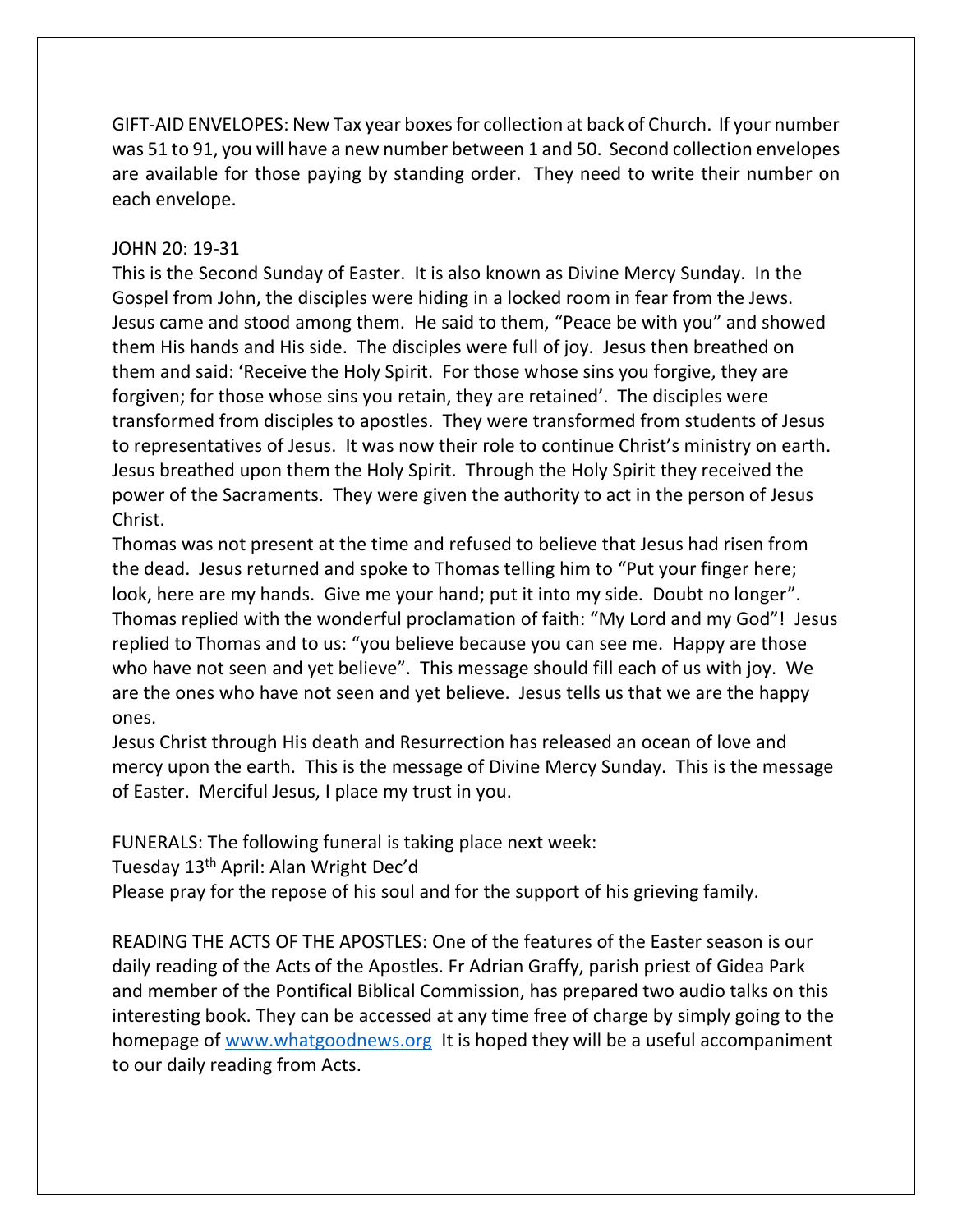BRENTWOOD CATHOLIC CHILDREN'S SOCIETY – NEW TRUSTEES: We at the Brentwood Catholic Children' Society (bccs) are seeking to appoint new members to our Board of Trustees to help guide and support our work. It is important for us to maintain a broad, diverse Board of Trustees that brings a wide range of expertise and ages to the table. Experience as a trustee is not required as a full induction programme will be provided. We are particularly keen to attract the input of youth trustees (age 18 +) to ensure our provision and services remain contemporary and there is no upper age or gender limitation to the role. Please read our full Trustee Advert and Role Description on our website<https://www.bccs.org.uk/who-we-are/trustees> and contact our Director, Bernadette Fisher [bfisher@bccs.org.uk](mailto:bfisher@bccs.org.uk) for more information.

| Saturday 10 <sup>th</sup> April<br><b>Vigil Mass of Second Sunday</b><br>of Easter (B) | 6.00 pm.                                      | MASS: Tomlin Family - Claire<br>Mary Tomlin.                        |
|----------------------------------------------------------------------------------------|-----------------------------------------------|---------------------------------------------------------------------|
| Sunday 11 <sup>th</sup> April<br>Second Sunday of Easter (B)<br>(Divine Mercy Sunday)  | 8.30 am.                                      | <b>MASS: Tina Killen RIP</b><br>Family                              |
| Sunday 11th April                                                                      | 10.30 am.<br><b>FAMILY MASS</b>               | MASS: Serena Deady RIP &<br>family intentions.<br>Lee Family.       |
| Monday 12 <sup>th</sup> April                                                          | 9.30 am.                                      | <b>MASS: Rev Sr Tresa Kuzhivelil</b><br><b>RIP</b><br>Xavier Joseph |
| Tuesday 13 <sup>th</sup> April                                                         | 9.30 am.                                      | <b>MASS: Maureen Latto</b><br>Intentions.<br>Mum & Dad              |
| Tuesday 13 <sup>th</sup> April                                                         | 12.30 pm<br>Attendance by<br>invitation only. | FUNERAL: Alan Wright Dec'd                                          |
| Friday 16 <sup>th</sup> April                                                          | 9.30 am.                                      | <b>MASS: Holy Souls</b><br><b>Maureen Hughes</b>                    |
| Saturday 17 <sup>th</sup> April                                                        | 9.30 am.                                      | MASS: Mary Bojanczyk RIP.<br>Matthew & Elaine Todd.                 |

## **THE FOLLOWING MASSES WILL BE OPEN TO A MAXIMUM OF 50 PEOPLE IN THE CHURCH.**